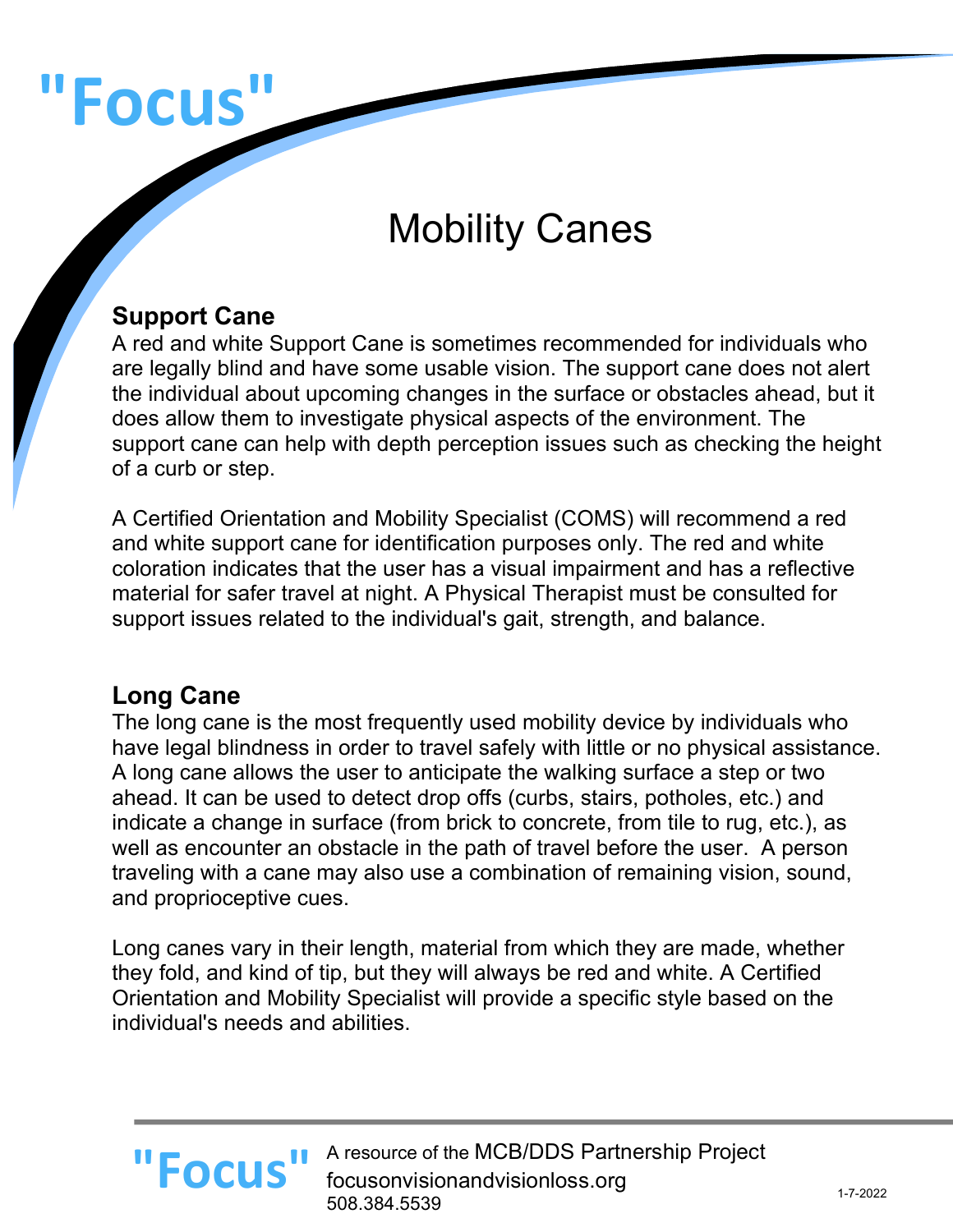# Mobility Canes (continued)

#### **Long Cane (continued)**

An individual must receive instruction from a COMS before using the long cane independently. Specific techniques will be reviewed over a series of lessons and modified as appropriate to determine the best methods for the individual based on the routes traveled. Family members and staff who live and work with the individual on a regular basis should be included in the training so they understand how and when the cane should be used to encourage independent travel. Consult with the COMS if there are concerns about the individual's cane technique.

No matter what techniques and modifications are determined by the COMS the following apply:

- The cane tip should never be lifted more than a few inches from the floor.
- The cane should never be swung into the air above knee level.
- The cane should never be dragged behind the individual.
- If the individual needs to back up he should turn 180° and proceed with the cane out in front, rather than stepping backwards without the ability to anticipate what is behind him.

Typically, the individual will move throughout the environment with a sweeping motion of the cane (cane arc) as the tip touches the ground (constant contact) or the tip taps to each side and raises 1-3 inches from the ground as it passes the area in front the body (two-point touch). Proper application of a variety of cane techniques will allow an individual to investigate the area that is slightly wider than the width of the individual's body. Sometimes the individual will hold the cane diagonally across their body about a half an arm's length away from the body, with the tip on the floor or 1-3 inches above. Individuals may hold the cane vertically or folded when walking with a guide or when walking up and down stairs using the railing for guidance and support.

#### **Adapted Mobility Device (AMD)**

For some individuals with physical or cognitive disabilities, safe and effective use of a traditional support or long cane is not possible. An Adapted Mobility Device (AMD) may allow the individual to become more independent and safer while traveling in familiar environments and during routine travel. The recommendation of an AMD comes from a Certified Orientation and Mobility Specialist. The COMS will work with the individual, support staff, and often the physical therapist, to ensure that the device is used properly and assists the individual to be more independent/safe.

A resource of the MCB/DDS Partnership Project **"Focus "** A resource of the MCB/DDS Partn focusonvisionandvisionloss.org 508.384.5539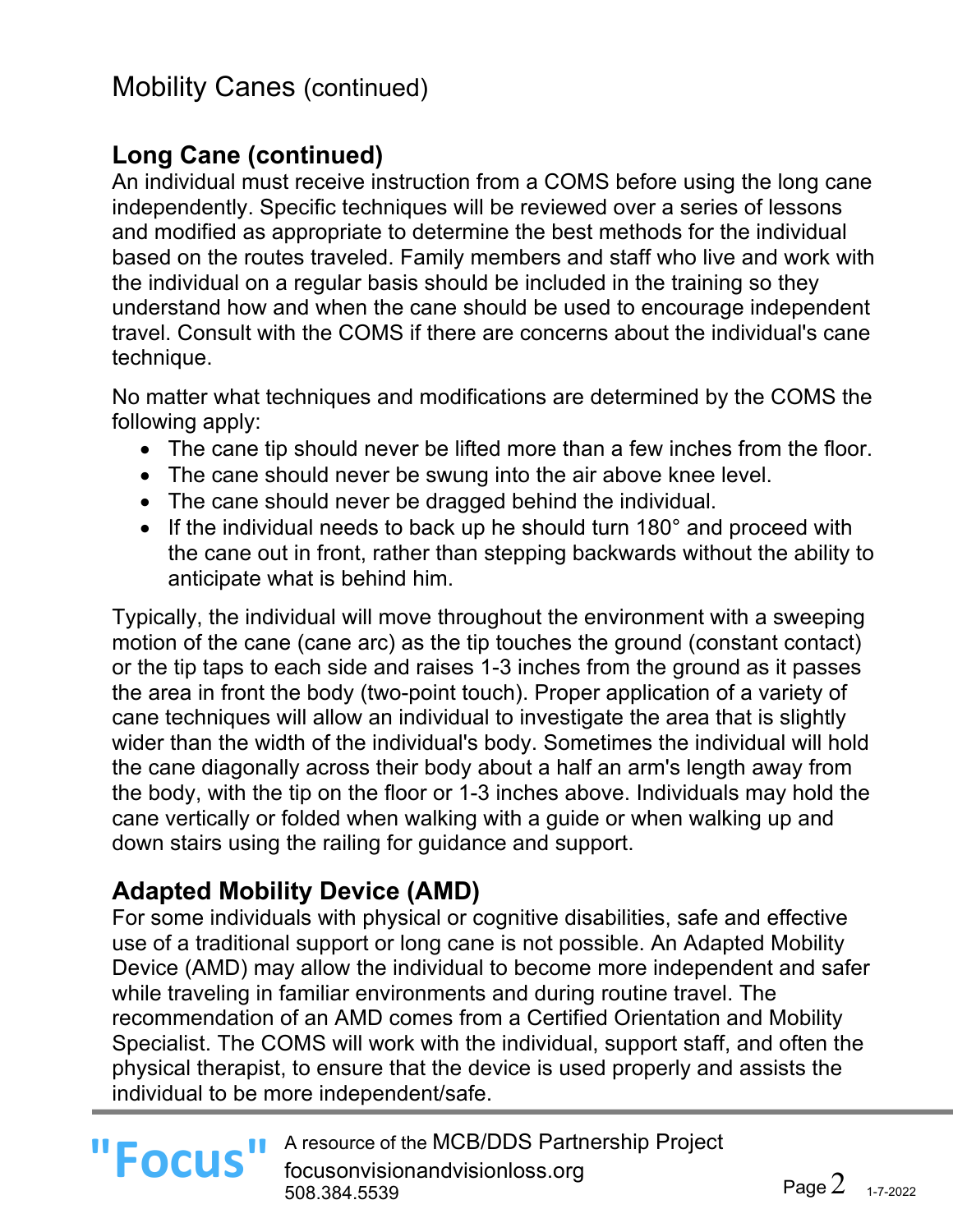# **Adapted Mobility Device (continued)**

The style of the AMD varies. Most often the individual keeps both hands on the device and pushes or rolls it directly in front of him. The primary purpose of an AMD is to act as a bumper. The cane will encounter obstacles in the person's path of travel before the person. The COMS will develop specific guidelines for use based on the individual's needs and abilities, but the following general guidelines should be considered.

- The device should be maintained in front of the body and pushed along the floor straight ahead (The pushcane does not move from side to side across the path of travel.)
- The individual should stop when an obstacle is encountered and move around it or wait for assistance
- The device should NEVER be used on stairs!
- Depending on the device and its user, it may or may not help the individual to detect drop offs such as parallel curbs, so maintain close contact with the individual to ensure safety.

#### **Storage**

If the cane is of the folding variety, the individual should fold the cane and store it under his chair, on the table, or some other designated spot that is out of the way of others. If the cane is rigid (not folding), or if the individual is not capable of folding/unfolding the cane safely, the cane should be stored leaning against the wall or other vertical area where it does not become a hazard to others. If the individual lays the cane on the floor or other parallel position it must be out of the way so it does not become a tripping hazard. Placing it on the floor up against and parallel to the wall may be an option.

The cane, whether folded or not, should always be stored in a specific spot in close proximity to the individual so they can locate the cane independently without having to move too far without it.

# **Human Guide**

Sometimes a cane user will choose or need to request the assistance of a human guide. When the individual takes the arm of the guide, the cane should be held in the opposite hand, parallel to the body with the tip facing the floor so that the cane does not become a hazard to the guide. If the cane is a folding cane, the individual may choose to fold the cane and hold it, folded, in the free hand.

**"Focus"**

A resource of the MCB/DDS Partnership Project focusonvisionandvisionloss.org 508.384.5539